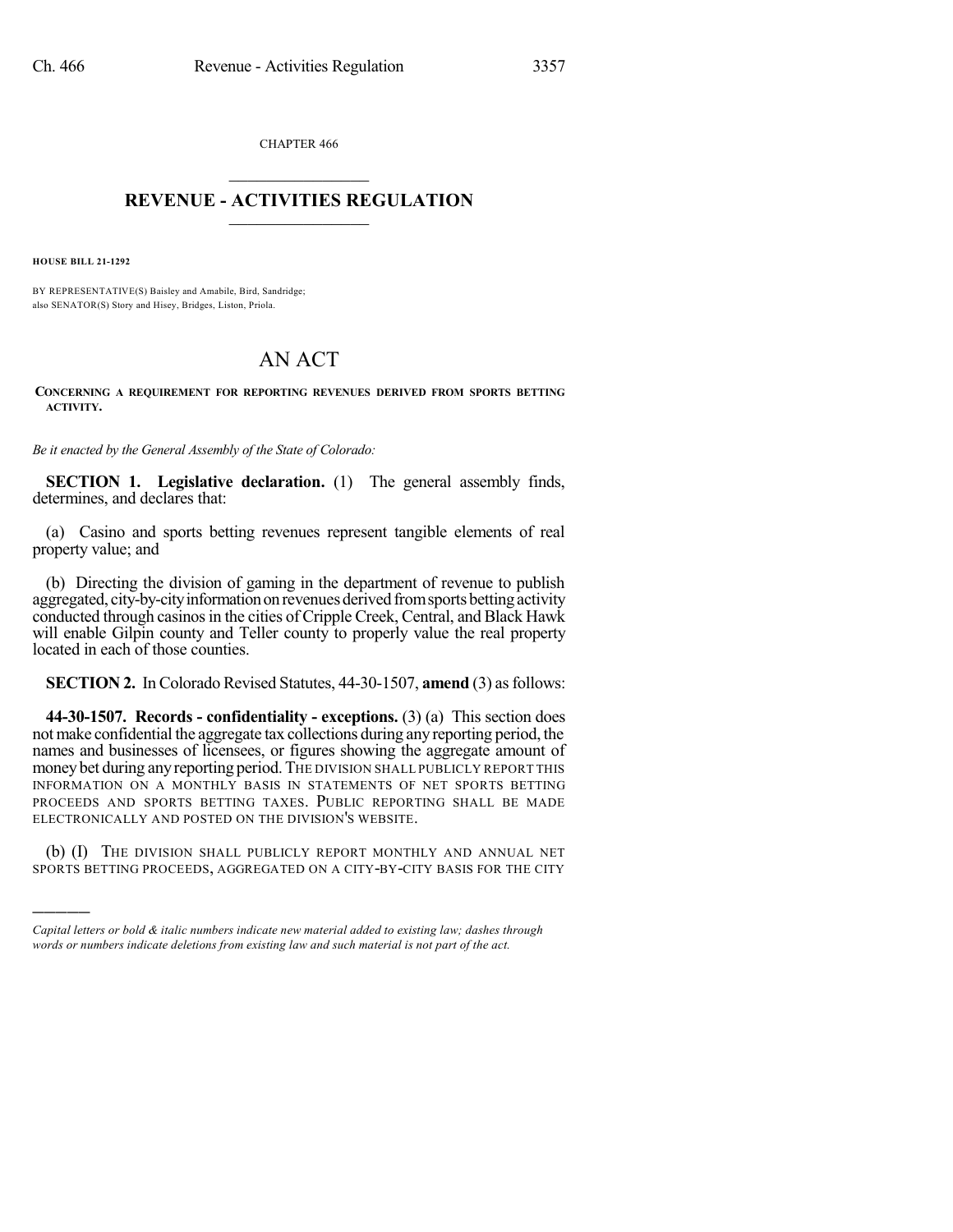OF CRIPPLE CREEK, THE CITY OF CENTRAL, AND THE CITY OF BLACK HAWK, BASED ON THE PHYSICAL LOCATION OF MASTER LICENSEES'CASINOS.THE DATA MUST ALSO CONTAIN SUBTOTALS FOR PROCEEDS DERIVED FROM ON-SITE AND INTERNET SPORTS BETTING OPERATIONS, RESPECTIVELY. TO THE EXTENT PARTIAL-YEAR DATA ARE AVAILABLE FOR ANY REPORTING PERIOD THAT PRECEDED THE EFFECTIVE DATE OF THIS SUBSECTION  $(3)(b)$ , THE DIVISION SHALL REPORT ANY AVAILABLE MONTHLY FIGURES AND SHALL NOTE THAT ANNUAL FIGURES DO NOT REFLECT ACTIVITY DURING THE ENTIRE REPORTING PERIOD.

(II) IF THERE ARE FEWER THAN THREE HOLDERS OF ACTIVE AND VALID SPORTS BETTING LICENSES IN ANY OF THE CITIES LISTED IN SUBSECTION  $(3)(b)(I)$  Of this SECTION, THEN, TO PROTECT THE LICENSEES' PRIVACY, THE DIVISION SHALL AGGREGATE THAT CITY'S SPORTS BETTING PROCEEDS WITH THE SPORTS BETTING PROCEEDS OF THE CITY THAT HAS THE NEXT LOWEST NUMBER OF ACTIVE AND VALID SPORTS BETTING LICENSEES.

(III) IF THE GILPIN COUNTY ASSESSOR OR TELLER COUNTY ASSESSOR USES INFORMATION AGGREGATED PURSUANT TO SUBSECTION  $(3)(b)(II)$  OF THIS SECTION TO ESTABLISH THE ACTUAL VALUE OF A CASINO, WHETHER SPORTS BETTING IS OFFERED ON THE PREMISES OF THE CASINO OR ONLINE BY THE CASINO OR BY A CONTRACTOR, AND THE USE OF THE AGGREGATED INFORMATION RESULTS IN AN INCREASE IN THE ACTUAL VALUE OF THE CASINO'S REAL PROPERTY, THE COUNTY ASSESSOR OR AN AUTHORIZED AGENT OF THE ASSESSOR SHALL:

(A) PRESENT THE COUNTY ASSESSOR'S ESTIMATE OF THE INCREASE IN THE CASINO'S VALUATION, BASED ON THE AGGREGATED DATA, TO THE TAXPAYER ON OR BEFORE MARCH 1 OF EACH REVALUATION YEAR;

(B) CONSIDER ANY INFORMATION THAT THE TAXPAYER, IN ITS DISCRETION, CHOOSES TO DISCLOSE AND PROVIDES TO THE COUNTY ASSESSOR OR AUTHORIZED AGENT OF THE ASSESSOR ON OR BEFORE MARCH 15 OF THE REVALUATION YEAR TENDING TO SHOW THAT THE VALUE ATTRIBUTED TO THE CASINO BASED ON THE AGGREGATED DATA IS INCORRECT;

(C) TREAT ANY SUCH DISCLOSURE BY THE TAXPAYER AS THE PROPRIETARY AND CONFIDENTIAL INFORMATION OF THE TAXPAYER AND SHALL NOT REVEAL THE INFORMATION TO ANY OTHER PERSON, NOTWITHSTANDING ANY PROVISION OF THE "COLORADO OPEN RECORDS ACT", PART 2 OF ARTICLE 72 OF TITLE 24, OR ANY OTHER LAW. THE CONFIDENTIALITY CREATED BY THIS SUBSECTION  $(3)(b)(III)(C)$ APPLIES AT ALL TIMES DURING THE REAL PROPERTY ASSESSMENT PROCESS, BEGINNING WHEN THE INFORMATION IS FIRST PROVIDED TO THE COUNTY ASSESSOR OR AUTHORIZED AGENT OF THE ASSESSOR AND CONTINUING THROUGH COUNTY BOARD OF EQUALIZATION PROCEEDINGS, ANY PROTEST PROCESS, ANY BOARD OF ASSESSMENT APPEAL PROCEEDINGS,AND ANY COURT PROCEEDINGS.TO THE EXTENT THIS INFORMATION IS THE SUBJECT OF ADMINISTRATIVE OR COURT PROCEEDINGS, THE DISCUSSION OF THE INFORMATION SHALL NOT BE PUBLIC AND SHALL BE RESTRICTED TO IN CAMERA PROCEEDINGS UNDER SEAL.

(D) ONLY USE SUCH AGGREGATED INFORMATION OR INFORMATION PROVIDED BY THE TAXPAYER THAT ESTABLISHES INCOME ACTUALLY RECEIVED BY THE CASINO BECAUSE THE CASINO CONDUCTS SPORTS BETTING ON ITS LICENSED PREMISES,